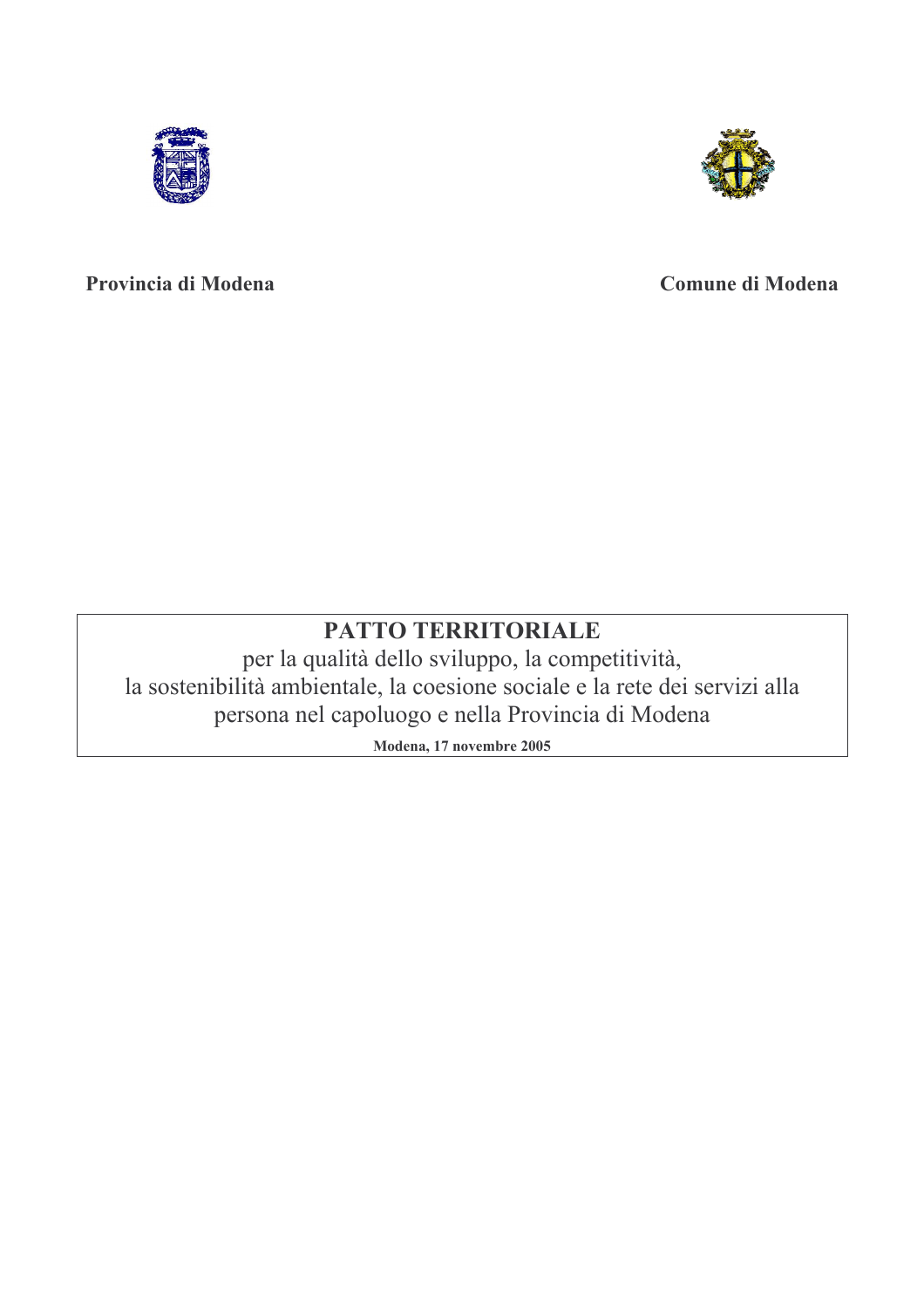#### Premessa

Il sistema territoriale modenese deve rappresentare una realtà in cui si privilegia il governo dei processi economici e sociali dell'area vasta, in stretto coordinamento con i territori vicini e con la Regione. Per il raggiungimento di tale obiettivo è necessario che l'Amministrazione provinciale, il Comune capoluogo e tutti i singoli Comuni sappiano portare a sintesi, nella realizzazione del progetto condiviso, le specifiche competenze ed attribuzioni di ciascuno.

A questo scopo la Provincia, il Comune capoluogo, i Comuni capidistretto, le Parti sociali, il Terzo settore, nell'ambito delle proprie funzioni istituzionali, dopo un percorso di confronto avviato sul Documento di indirizzi in preparazione del Bilancio di previsione della Provincia per il 2005, individuano la necessità di condividere alcuni obiettivi e alcune linee strategiche per lo sviluppo del sistema provinciale per i prossimi anni.

Lo scenario tracciato per l'economia modenese per il 2003-2007 risente dell'attuale e difficile situazione economica che coinvolge l'intero Paese e che sta orientando le attese di una ripresa ad una maggiore cautela, malgrado il mercato del lavoro mostri ancora per i prossimi anni una capacità di assorbimento più alta della media regionale.

Ad un progressivo indebolimento del quadro strutturale dell'economia nazionale, si intrecciano diverse questione sociali enormi come l'invecchiamento della popolazione, il progressivo impoverimento di parti del ceto medio, l'immigrazione come dato strutturale della nostra società. Di fronte a tutto ciò la comunità provinciale chiede di mantenere e di migliorare il livello dei servizi, la tutela dei diritti delle persone, nonché della qualità della vita complessiva, di dare risposte ad alcuni nodi strategici (a partire dalle infrastrutture viarie) e di innescare un nuovo circolo virtuoso per il processo di sviluppo locale.

Giunta provinciale. Enti locali, Parti sociali, Terzo settore, pensano che la valorizzazione delle autonomie in una logica non di isolamento o competizione, ma di "fare insieme", la concertazione sociale, la partecipazione dei cittadini e delle associazioni, le collaborazioni ed alleanze in ambito regionale, una forte relazione con i livelli istituzionali più vasti (regione, governo, UE), l'efficienza, siano i cardini del federalismo solidale e collaborativi.

I soggetti sottoscrittori vogliono inaugurare un nuovo metodo di ascolto e di rapporto autenticamente concertativi tra loro, quali soggetti attivi del 'sistema Modena'. Ciò li impegna da un lato a sottoporre il presente patto ad un monitoraggio attraverso incontri periodici, e dall'altro ad allargare la platea della partecipazione e della condivisione sugli obiettivi indicati, ad altri soggetti rappresentativi di parti della società provinciale. In questo quadro la Provincia di Modena è riconosciuta come il luogo di coordinamento e di promozione di politiche che valorizzino le diverse potenzialità di tutto il territorio.

A tal fine, in una logica di collaborazione nelle scelte, tutti i soggetti apportano il loro contributo affinché gli enti di governo del territorio definiscano gli obiettivi politici che dovranno caratterizzare il prossimo triennio e mettano a punto un'agenda di lavoro di cui il Bilancio di previsione di ciascun anno rappresenta il momento più importante.

La Provincia di Modena apre le sue porte ai soggetti economici e sociali e alle rappresentanze delle istituzioni, nella logica della sussidiarietà e nel segno di una società aperta, solidale e liberale.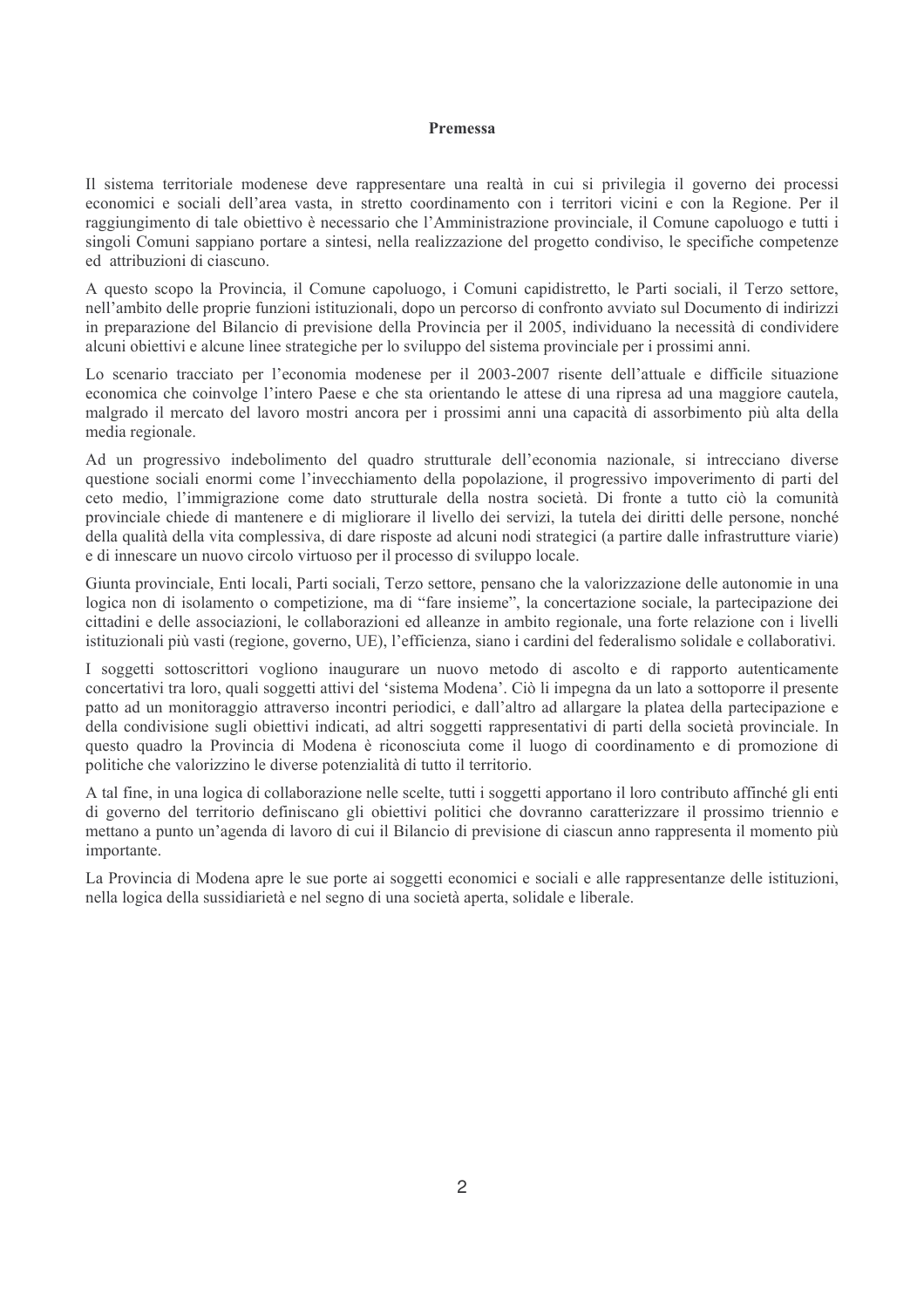#### I contenuti

### 1. Rafforzare il sistema Modena e il suo peso nel sistema nazionale ed europeo

Rafforzare i canali della partecipazione è strategico perché incarna uno stile di amministrare la cosa pubblica. In un contesto come il nostro, dove un territorio vasto e policentrico è spesso in difficoltà quando deve coordinare in maniera sinergica le sue potenzialità e opportunità di crescita, o concertare scelte a livelli istituzionali superiori, è fondamentale che i Comuni, la Provincia e gli eletti in Regione e Parlamento si sentano impegnati ad un'incisiva azione di rappresentanza delle esigenze del territorio, a livello regionale, nazionale ed europeo.

C'è poi bisogno di semplificare, razionalizzare ma soprattutto rendere efficaci e utili, le sedi e i luoghi di confronto provinciale con gli Enti locali e la società organizzata nel suo complesso.

#### 2. I servizi pubblici ed economici per il futuro del territorio modenese

Il rilancio del sistema modenese non potrà avvenire in modo chiuso e autoreferenziale. E' necessario attivare sinergie e forme di collaborazione con i territori vicini e affini con i quali si condividono già oggi condizioni economiche e infrastrutture, in un'ottica di razionalizzazione e maggior efficienza dei servizi, evitando di costituire a priori quadri di relazioni privilegiate con singoli territori.

E' altresì necessario superare l'attuale frammentazione gestionale e raggiungere dimensioni almeno provinciali per la fornitura di molti servizi a rete, come condizione per poi ricercare dimensioni e forme gestionali che valorizzino pienamente il patrimonio di know-how e infrastrutture accumulato. Dimensionamenti di area vasta possono infatti aumentare la competitività.

#### 3. Il sistema di welfare: i servizi sociali e il sistema sanitario

Il sistema sanitario provinciale modenese si è caratterizzato nel tempo attraverso la costruzione di una rete capace di includere tutto il territorio nel suo sistema di Ospedali e Distretti nel quale, la recente apertura dei nuovi ospedali di Baggiovara e Sassuolo, ha rappresentato un evento di grande importanza per la struttura dei servizi sanitari e per tutti i cittadini del nostro territorio. Questa scelta strategica va difesa e sostenuta, al fine di innalzare a livelli di eccellenza gli standard dei servizi offerti ai cittadini nella nostra provincia, che già sono fra i più alti in Europa, anche grazie all'impegno costante delle realtà del volontariato e del terzo settore.

In questo quadro Università di Modena e Reggio Emilia e Policlinico di Modena rappresentano due protagonisti imprescindibili. Per garantire un sistema sanitario pubblico di qualità si pone fra gli obiettivi prioritari l'incremento del Fondo Sanitario Nazionale, la costituzione del Fondo sociale per la non autosufficienza e la conclusione del processo di riequilibrio regionale.

In linea di massima, si individuano nel nostro sistema economico-sociale alcune criticità che è necessario affrontare, come il ridotto numero di componenti dei nuclei familiari da cui consegue una rete di sostegno familiare più precaria; l'incremento della presenza di immigrati in condizione di difficoltà, in particolare sotto il profilo abitativo; il progressivo invecchiamento della popolazione e aumento delle disabilità legate all'età; la mobilità socio-sanitaria sempre più elevata, legata alle dimissioni "precoci" e all'aumento delle malattie croniche; alcune forme di precarietà lavorative, ancora più accentuate per le donne; le nuove povertà in particolare per nuclei famiglie mononucleari: Il carico di lavoro domestico e di cura svolto ancora quasi totalmente dalle donne.

In questo quadro, le priorità per un confronto con le parti sociali, si possono sintetizzare in questi punti:

- Dare piena attuazione alla legge 53/2000 da parte di aziende e sindacati con il coordinamento delle istituzioni per favorire congedi parentali, part-time e telelavoro in un'ottica di conciliazione tempi di vita, lavoro, cura.
- Attivare uffici di valutazione della qualità del sistema integrato pubblico- privato e privato sociale.
- Favorire il sostegno alla domiciliarità degli anziani non autosufficienti con attenzione alla continuità di cura tra ospedale/struttura e domicilio (servizi territoriali).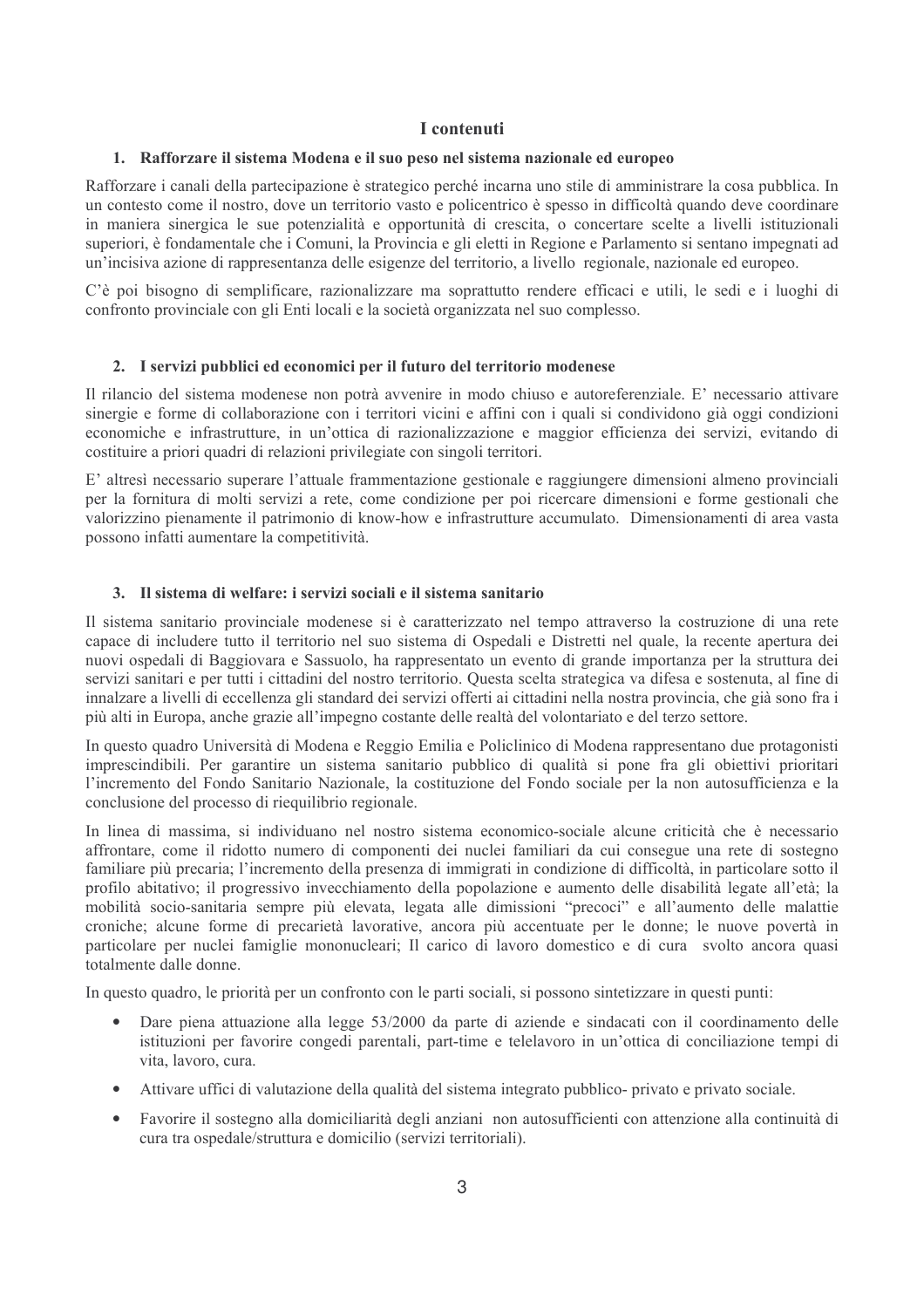- Integrare le politiche socio-sanitarie-educative per la prevenzione del disagio nell'età adolescenziale.
- Promuovere l'inclusione e l'integrazione dei cittadini stranieri nella città, in particolare rispetto all'accesso ai servizi, al lavoro ed alla casa.
- Sviluppare azioni di contrasto alla povertà, in particolare a sostegno delle famiglie con minori risorse economiche e relazionali.
- Favorire l'integrazione sociale, lavorativa, sanitaria e scolastica delle persone diversamente abili.
- Favorire il progressivo ampliamento dell'offerta di servizi educativi zero tre anni e il mantenimento del livello dei servizi tre – sei anni.

#### 4. Istruzione e formazione: uguaglianza delle opportunità, per ognuno e per tutta la vita

Il sistema educativo sta affrontando una lunga fase di transizione con il susseguirsi di processi di riforma non sempre univoci per finalità e obiettivi.

Dovrà essere forte l'impegno per favorire il successo scolastico e formativo dei giovani, da conseguire anche attraverso l'integrazione tra il sistema scolastico e formativo, in stretto rapporto con il mondo del lavoro, contrastando la dispersione e promovendo l'innalzamento complessivo del livello di scolarità dei cittadini. Si confermano in questo contesto le politiche di integrazione scolastica e formativa rivolte agli alunni diversamente abili per favorirne l'inserimento sociale, l'attenzione crescente alla formazione continua contro l'invecchiamento delle professionalità, ai temi della multiculturalità, dell'orientamento e inserimento dei giovani.

Vi è poi una priorità nella quale vogliamo investire risorse certe, programmando il fabbisogno su scale pluriennale: l'edilizia scolastica.

La crescita della popolazione scolastica, rende più che mai necessario individuare gli interventi di adeguamento, ampliamento o nuova costruzione che possano assicurare nel breve-medio termine una fruizione di spazi funzionali e sicuri per tutti gli studenti della scuola superiore, così come degli altri ordini di scuola che sono in capo principalmente agli enti locali.

### 5. Lavoro: qualificare il servizio pubblico, garantire la sicurezza e i diritti, contrastare la precarizzazione

Il Capoluogo, i distretti e, complessivamente la nostra provincia rimangono una realtà tra le più solide dal punto di vista occupazionale e della tenuta del tessuto socio-economico. In un contesto che, pur iniziando a manifestare qualche segnale di preoccupazione, resta molto prossimo alla piena occupazione (nel 2002 era 2,3% il tasso di disoccupazione), l'utilizzo e la qualità dei servizi offerti in materia di collocamento e politica attiva del lavoro, sono cresciuti ed andranno completati e ulteriormente qualificati, in una visione di integrazione e competizione con il servizio privato. Il diritto di tutti al lavoro, la facilitazione dell''inserimento o il reinserimento lavorativo, l'attenzione a politiche di genere, la prevenzione e riduzione della disoccupazione, saranno obiettivi prioritari congiuntamente alla promozione dell'inserimento lavorativo dei disabili e dei soggetti svantaggiati.

Eppure, anche nella nostra realtà, i dati segnalano alcuni elementi di preoccupazione (calo degli ordinativi e delle commesse, rallentamento delle esportazioni, forte aumento delle ore di cassa integrazione, posti di lavoro a rischio, ecc.) per i quali non va abbassata la guardia. In tale contesto, Modena non può rinunciare alla sua naturale vocazione di realtà produttiva, incentrando la propria strategia sul rilancio degli investimenti produttivi, ma anche sulla piena valorizzazione del capitale umano, contrastando al contempo la precarizzazione del mercato del lavoro. A tal fine sarà attivato l'osservatorio sul mercato del lavoro secondo quanto previsto nell'accordo del marzo 2004 firmato da parti sociali e Provincia. I firmatari del presente accordo confermano l'impegno inoltre ad applicare i contratti nazionali di lavoro e gli integrativi provinciali in quanto già sottoscritti dalle medesime associazioni imprenditoriali e di categoria nonché dalle organizzazioni sindacali maggiormente rappresentative.

Per conciliare sviluppo duraturo e di qualità con buona e stabile occupazione, fondamentale e strategico diventa investire nella formazione professionale, come detto più sopra.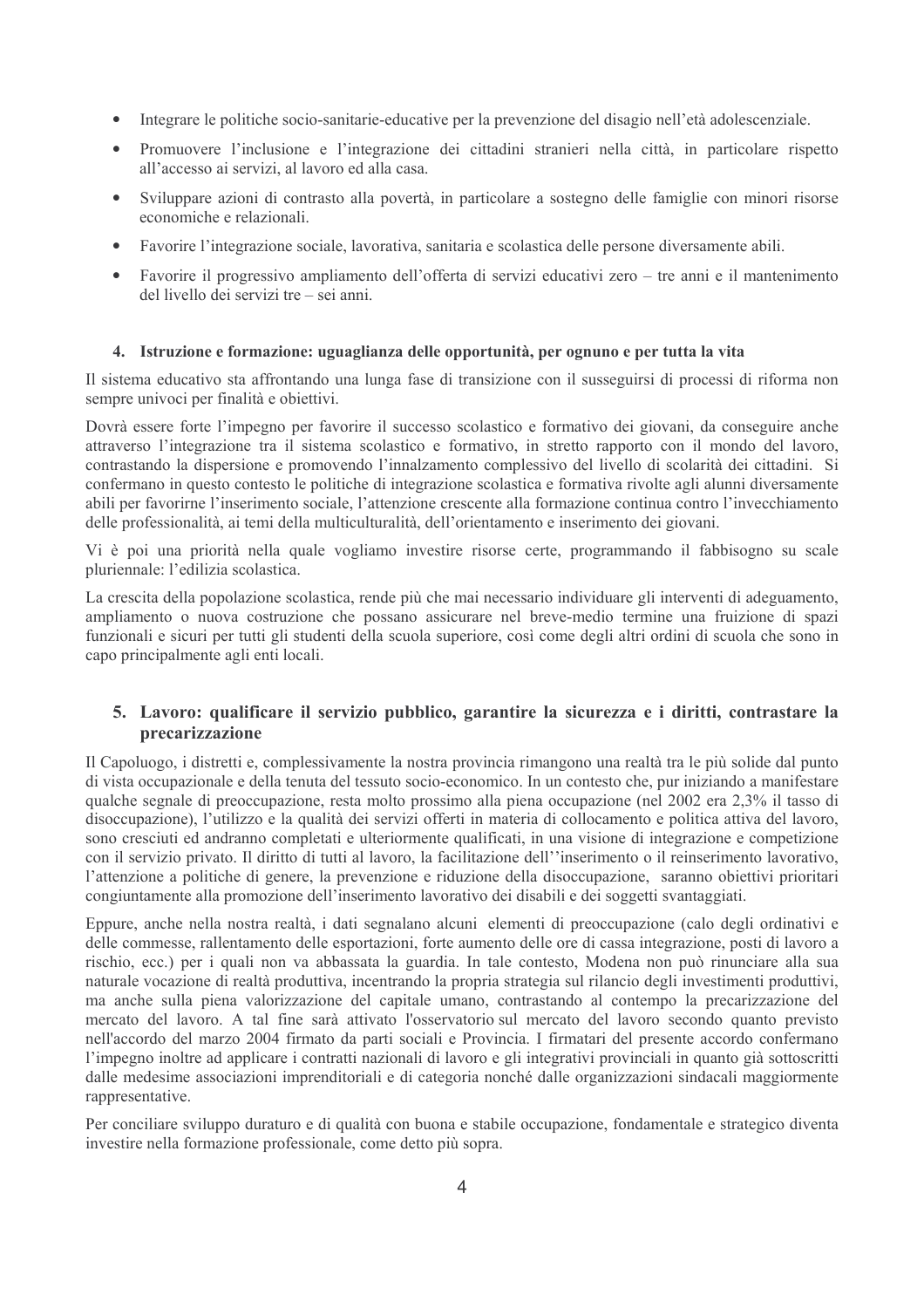La qualificazione sul territorio della rete dei servizi per l'impiego, si realizzerà attraverso l'arricchimento dell'offerta dei servizi rivolti agli utenti (cittadini, lavoratori e alle aziende), e particolarmente puntuale sarà il ruolo dell'Ente sulla vigilanza e controllo della sicurezza e dei diritti nei luoghi di lavoro.

In tale ottica saranno sollecitati interventi e controlli mirati sulla regolarità della forza lavoro, al rispetto delle norme sulla salute e sulla sicurezza, sui percorsi di formazione e aggiornamenti specifici, sulle azioni volte ad affermare la responsabilità sociale delle imprese, che passa anche per la regolarizzazione contributiva e fiscale. Particolare impegno sarà indirizzato al contrasto degli infortuni sul lavoro.

#### 6. Sistemi produttivi: sviluppo di qualità per una migliore competitività

I processi di globalizzazione hanno profondamente trasformato il volto dell'economia mondiale nell'ultimo decennio, mutando anche il quadro competitivo che l'economia del nostro territorio deve fronteggiare. Nuovi concorrenti, soprattutto dai Paesi a basso costo del lavoro, stanno incalzando le nostre imprese sia sui mercati nazionali che internazionali: nel contempo però si stanno aprendo nuove opportunità commerciali, in mercati emergenti, oltre che in segmenti sempre più qualificati nei mercati tradizionali.

Per rimanere protagonisti dello sviluppo, consolidare i risultati raggiunti è necessario puntare sulla qualità delle risorse del capitale umano, sullo sviluppo dell'economia della conoscenza e sull'innovazione del nostro sistema territoriale.

Lo scenario di riferimento può essere così sintetizzato: maggiore diffusione delle tecnologie dell'informazione e delle comunicazioni, crescente ruolo nei rapporti con le imprese dei centri di eccellenza della ricerca universitaria non solo locali, dei centri dell'innovazione pubblici e privati ed in particolare della struttura di trasferimento tecnologico unitaria che nascerà dalla razionalizzazione degli enti esistenti, sostegno al sistema delle garanzie; la creazione e sviluppo di nuovi settori produttivi qualificati legati anche ai processi di terziarizzazione della nostra economia; la qualificazione e formazione delle risorse umane, il ricambio generazionale nella guida delle imprese, la semplificazione delle procedure e garanzia di avere interfacce uniche nei rapporti con le amministrazioni pubbliche. In questo quadro l'evoluzione del sistema fieristico, trasportistico, delle multiutilities, che guarda alle alleanze ed all'integrazione tra i territori ed i distretti, mostra di sapere avviare e rafforzare esperienze incoraggianti per la positiva ricaduta sui territori e sulle attività produttive in essi insediate. In particolare va dedicata attenzione a consolidare le esperienze produttive esistenti come la fondamentale presenza dei distretti industriali, favorendone la crescita. Occorre ribadire nel contempo l'importanza e la centralità all'interno del sistema socio-economico modenese del modello cooperativo, le cui peculiarità (radicamento territoriale, intergenerazionalità, mutualità interna ed esterna, solidarietà, reinvestimento degli utili) danno un contributo originale e fondamentale allo sviluppo del nostro territorio nei settori della distribuzione al dettaglio, della casa, dei servizi sociali, dell'agroalimentare, dell'edilizia e delle infrastrutture

Per quanto concerne il commercio la Provincia sarà impegnata, insieme agli Enti locali e attraverso il confronto con le Associazioni imprenditoriali e dei Consumatori, nella predisposizione del Piano Operativo del settore (LR 14/99), che delineerà le scelte più importanti per lo sviluppo del settore nei prossimi anni. Occorrerà poi sforzarsi per l'omogeneizzazione dei regolamenti del settore commercio, confrontandosi con le categorie e le associazioni interessate, e attraverso il coordinamento provinciale dei Comuni.

Il comparto agricolo vive invece un particolare momento di profonda trasformazione prodotto dalla globalizzazione, dalla nuova politica comunitaria (PAC) e dall'ingresso nell'ambito della Comunità Europea di Paesi, che per loro caratteristica determinano la necessità di un adeguamento delle tipologie di produzione dei singoli stati e conseguentemente degli investimenti e delle tecnologie.

L'obiettivo pertanto è quello di sviluppare le politiche strategiche in campo agricolo e alimentare anche introducendo strumenti per politiche di marketing per individuare azioni di sviluppo e di comunicazione, ivi compresi i grandi eventi fieristici...

Vi sono alcune direttrici fondamentali nelle quali si muoverà la politica della Provincia, ed in particolare verso azioni finalizzate alla rintracciabilità dei prodotti e alla sicurezza alimentare, per il sostegno e la promozione della qualità nella produzione alimentare, alla tutela e al ripristino della biodiversità, e nelle produzioni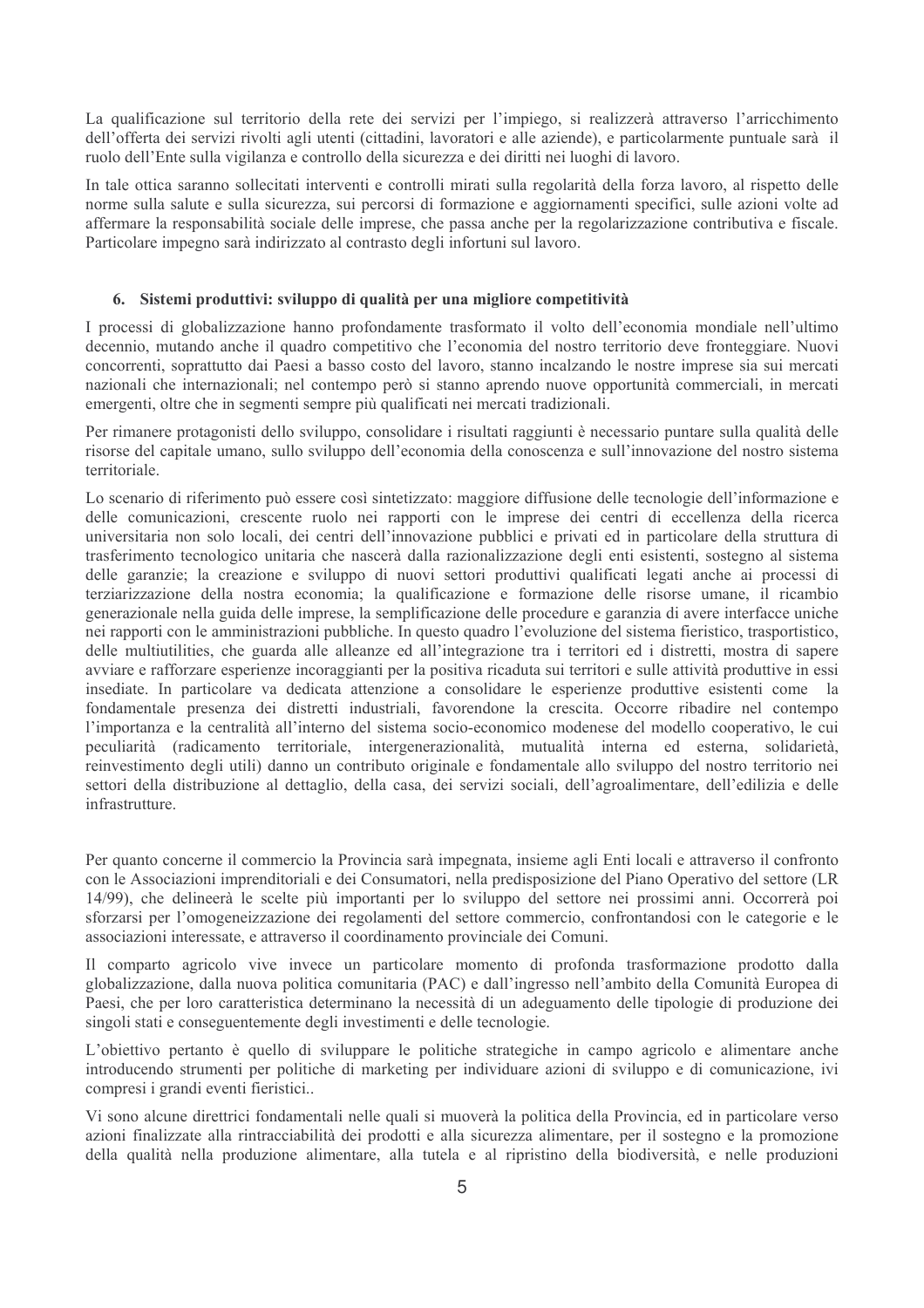frutticole, per favorire ed esaltare "la multifunzionalità" dell'agricoltura, mantenendo l'attività agricola e di allevamento sul territorio, ed evitare lo spopolamento di campagne e montagne. Un impegno particolare sarà dedicato allo studio della realizzabilità di un vero e proprio distretto tecnologico agro-alimentare sul territorio provinciale, in ossequio ai nuovi orientamenti comunitari in tema di finanziamento di ricerca e sviluppo.

#### 7. Territorio e ambiente: meno consumo, più sostenibilità

L'uso razionale del territorio e la tutela del patrimonio naturalistico, le problematiche connesse al depauperamento delle acqua e all'inquinamento dell'aria, la gestione dei rifiuti, il dissesto idrogeologico ecc. rappresentano le grandi sfide su cui l'azione politica ed amministrativa è chiamata a misurarsi.

La futura espansione dovrà essere sempre più guidata da criteri di qualità, affermando la priorità del recupero delle aree già urbanizzate e limitando l'uso di territorio agricolo e naturalistico. In questo contesto sul versante della casa vanno incrementate politiche tese a favorire le fasce più deboli e a sostenere l'Edilizia Residenziale Pubblica, il mercato della locazione a prezzi accessibili, il recupero e la qualità edilizia, la costituzione e il sostegno in tutti i distretti delle Agenzie di garanzia per la locazione, il risparmio energetico negli alloggi pubblici.

E' necessario promuovere una forte integrazione e condivisione tra i comuni ed aree omogenee nelle scelte di pianificazione urbanistica. Il Piano Territoriale di Coordinamento Provinciale diventa lo strumento che deve essere condiviso dalla Provincia, dai 47 Comuni e dalla società civile nel rispetto delle peculiarità dei territori e delle loro specifiche vocazioni.

Occorre un'azione decisa da parte delle istituzioni pubbliche per promuovere forme di partecipazione che favoriscano l'adozione di abitudini e stili di vita che tengono conto dell'importanza che ogni singolo atteggiamento individuale può determinare in positivo o in negativo rispetto alla tutela dell'ambiente. Questo vale per la gestione dei rifiuti (campagne sulla raccolta differenziata) ma anche per la mobilità e l'uso dei mezzi di trasporto meno inquinanti nei centri abitati, o per il risparmio energetico e dell'acqua tra le mura di casa e delle imprese.

#### 8. Cultura e promozione: più efficacia negli interventi di valorizzazione.

Cultura, turismo, valorizzazione del patrimonio storico ed artistico della Città capoluogo e degli altri Centri della Provincia, prodotti di eccellenza della nostra terra, i motori, lo sviluppo del polo fieristico della nostra città, sono i punti di riferimento che ci devono portare a razionalizzare il lavoro e le risorse per concentrarle su obiettivi condivisi ed in linea con gli indirizzi regionali, con un maggior coordinamento dei vari settori ed un coinvolgimento del territorio e degli attori privati e pubblici.

In questo quadro uno sforzo andrà fatto anche per rafforzare la rete degli interventi, arrivare all'individuazione di un soggetto unico, in grado di contare su forti capacità professionali, che si occupi dell'attività di promozione, marketing e incoming turistica del capoluogo, dei diversi distretti e dell'intero ambito provinciale, per rafforzare le specificità che fanno di Modena un soggetto significativo per le eccellenze nell'ambito del patrimonio storico ed artistico, della meccanica e dei motori e dell'enogastronomia.

Qualificazione dell'offerta infrastrutturale turistica, dell'impiantistica sciistica e rafforzamento delle condizioni di sicurezza dell'utenza, attività di sostegno al consolidamento e all'innovazione dei prodotti turistici con azioni specifiche relative al turismo sportivo, scolastico, familiare, ambientale, sono le linee prioritarie di lavoro.

Produrre cultura, oltre a qualificare l'immagine di tutto il territorio, offre opportunità occupazionali, genera idee, stimola innovazione e freschezza intellettuale nella nostra comunità. Per raggiungere questo obiettivo e compiere un salto di qualità urgente, vanno utilizzate tutte le risorse umane, le istituzioni culturali presenti sul nostro territorio, va costruita una "consulta delle intelligenze", che dia suggerimenti e indicazioni per attivare un percorso positivo e permetta di progettare e realizzare in questo territorio grandi iniziative a rete, che mettano a profitto gli sforzi di tutti, superando i campanilismi. L'obiettivo ultimo è un maggiore orientamento alla produzione di cultura piuttosto che al consumo.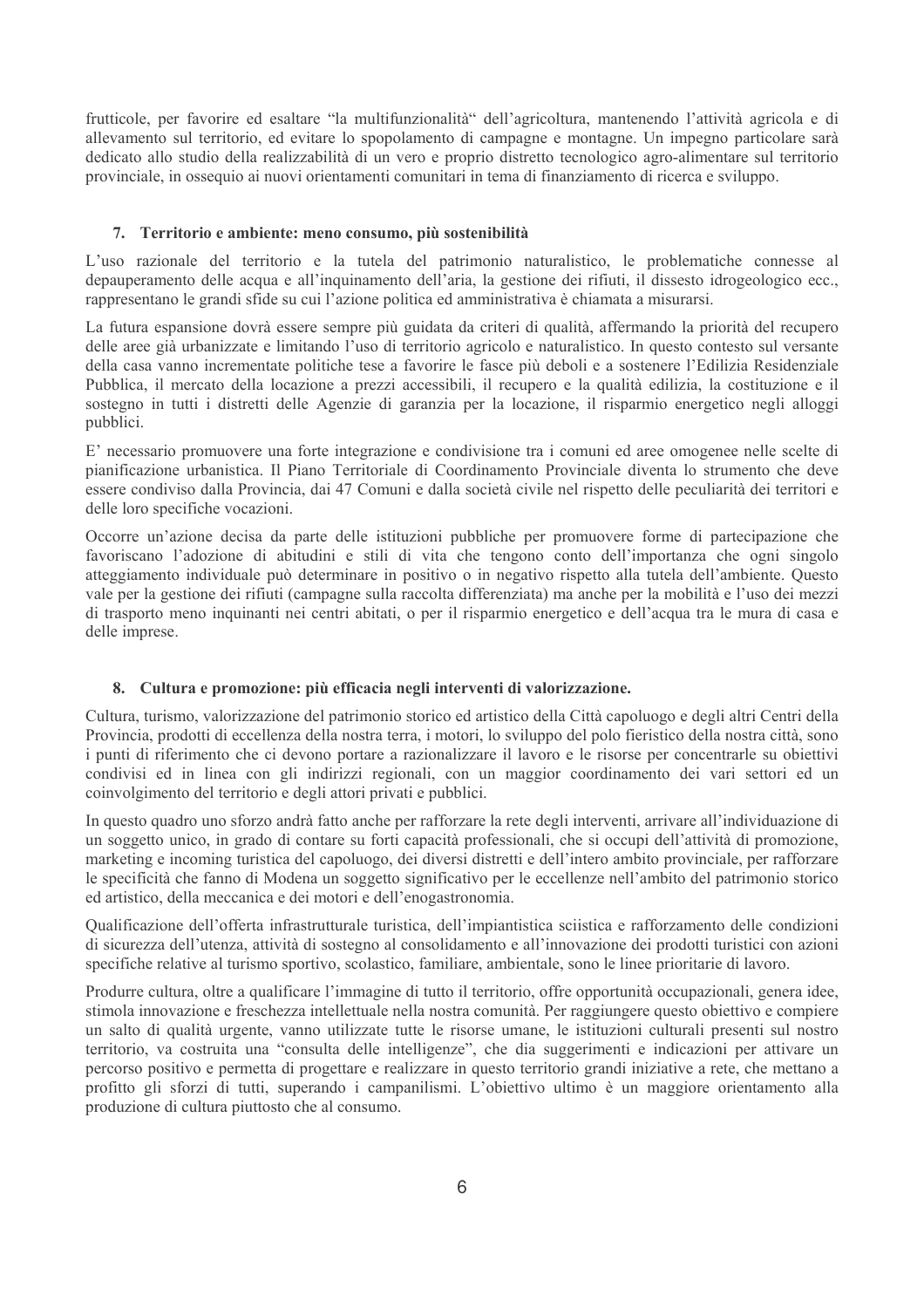#### 9. Reti sicure e al servizio di un sistema di mobilità: ferrovie, trasporto pubblico, ciclabili, strade, telematica, solidarietà

A livello nazionale, in Regione, ed anche a Modena, il tema delle reti per la mobilità, delle persone, delle merci è certamente il più sentito dai cittadini e dal sistema produttivo.

L'obiettivo che ci dobbiamo porre è di lavorare per una mobilità migliore, che riduca l'inquinamento atmosferico, il rumore, gli incidenti e lo stress causato da eccessivi tempi di percorrenza per recarsi al lavoro, a scuola.

Vanno individuate priorità ben precise, sapendo che i problemi più rilevanti che dovremo risolvere non riguardano soltanto la parte urbana, ma anche e soprattutto i collegamenti con i principali comuni intorno a Modena

Va affermata e consolidata la comune consapevolezza che solo spostando quote di mobilità dal trasporto privato a quello collettivo alla fonte, nell'area extraurbana, riusciremo a migliorare la qualità della mobilità anche all'interno dell'area urbana. Ed è altrettanto comune la consapevolezza che solo in un rapporto di stretto raccordo e collaborazione con Regione, Provincia e Comuni interessati potremo affrontare problemi che trovano in larga parte origine al di fuori dei nostri confini territoriali e che solo in forza di tale condivisione progettuale potremo affrontare con efficacia il confronto con le istituzioni e i soggetti appaltanti nazionali, il cui apporto è decisivo per finanziare e/o realizzare le opere di maggiore rilevanza.

La necessità di analizzare e gestire i temi della mobilità in una visione di area vasta, a carattere non solo provinciale, è ineludibile per una città che, pur di piccole dimensioni, fa da polo gravitazionale per un'area di quasi 600.000 persone.

I modenesi chiedono alle amministrazioni locali di risolvere in tempi certi problemi infrastrutturali di rilevanza strategica per il nostro territorio. Pur dovendo fare i conti con la nota carenza di risorse finanziarie nazionali, si debbono mantenere gli impegni assunti aumentando gli investimenti in questo settore. Bisogna realizzare un sistema di mobilità sostenibile che consenta di collegare tra loro i centri più importanti del territorio, attraverso diverse reti, migliorando la logistica del trasporto. Questo è possibile raggiungendo tre obiettivi principali:

#### A - Potenziare il trasporto su rotaia

Rafforzare il trasporto ferroviario è fondamentale per migliorare l'ambiente e ridurre il trasporto su gomma, aumentando contemporaneamente la sicurezza dei cittadini.

Si può attivare nel sistema in cui è inserita la Provincia di Modena un trasporto pubblico di qualità potenziando le tratte ferroviarie Modena-Sassuolo, Modena-Carpi, Modena-Bologna, Modena-Reggio. La ferrovia Bologna-Vignola è un altro segmento importante di questa rete. Questo impianto potrà acquisire maggiore forza e consistenza se potrà vedere nel lavoro fatto dal Comune di Modena e dall'ATCM per la progettazione della nuova metro-tramvia, uno snodo strategico per l'interconnessione non solo interno al tessuto urbano del capoluogo, ma con i maggiori centri della Provincia come Carpi. Sassuolo, Vignola e Castelfranco.

Il potenziamento della Bologna-Verona, la conclusione dei lavori della linea ad Alta Capacità ferroviaria (Alta velocità) e il nuovo scalo ferroviario di Cittanova, saranno nei prossimi anni altre due realtà che contribuiranno a raggiungere l'obiettivo di distogliere consistenti movimenti di merci e persona dalla gomma verso la ferrovia, senza dimenticare lo sviluppo dell'intermodalità e la dotazione di parcheggi non solo a servizio di questi interventi. L'ulteriore potenziamento della scalo merci di Dinazzano, visti i positivi risultati ottenuti, può contribuire a ridurre ancora il numero dei mezzi pesanti che quotidianamente intasano le strade del distretto ceramico e le strade che lo collegano al sistema autostradale.

#### B - Qualificare ed incrementare i trasporto pubblico locale e le piste ciclabili

Il trasporto pubblico locale è un settore al quale va riservata maggiore attenzione e idee innovative. I cittadini possono decidere di rinunciare all'uso dell'automobile se sono loro forniti servizi alternativi efficienti. Va rafforzato il ruolo pubblico nella programmazione e qualificazione di questo servizio attraverso l'Agenzia per la Mobilità e il rapporto con l'azienda ATCM.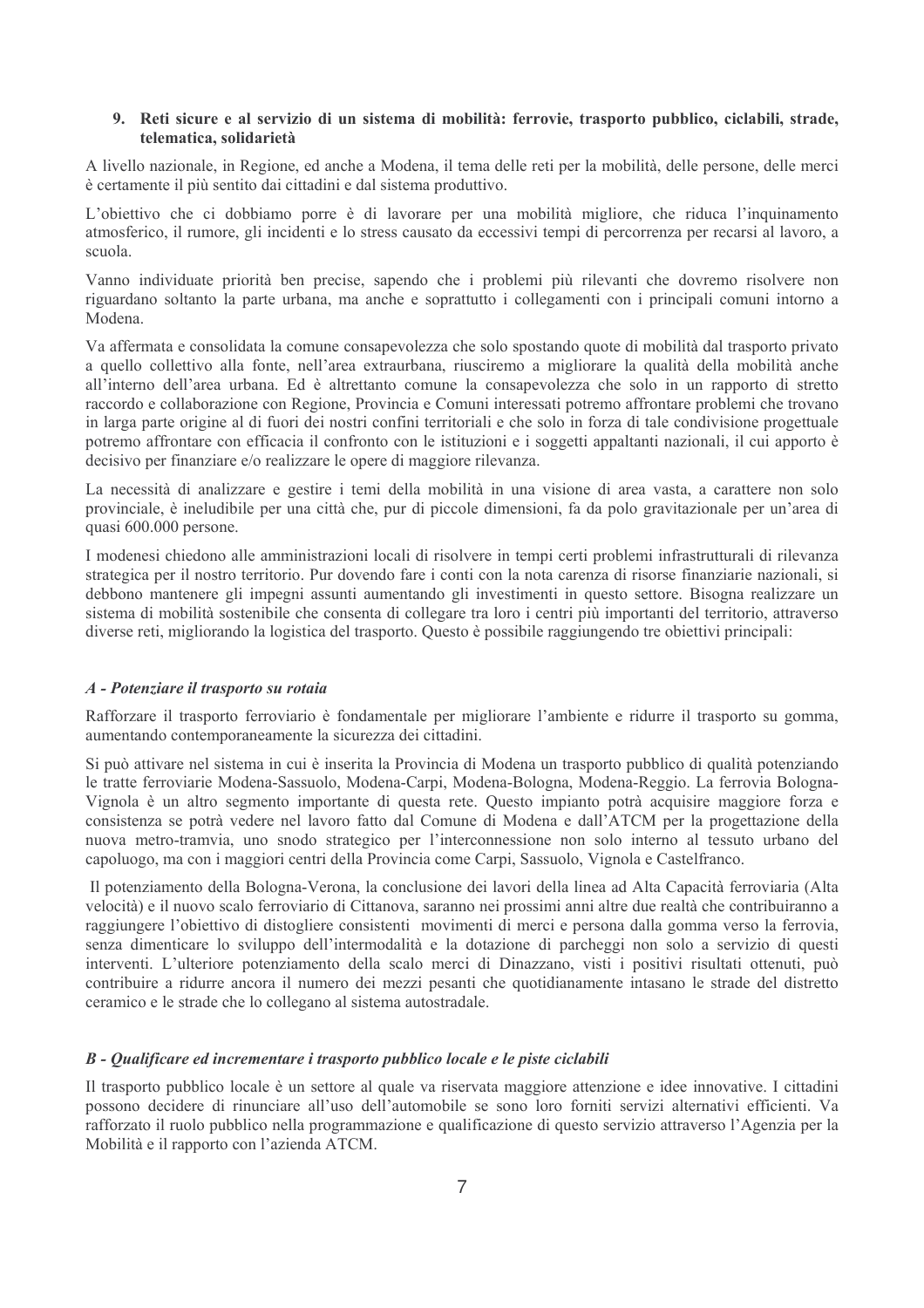Muoversi in tutta la Provincia attraverso percorsi protetti e in sicurezza per ciclisti e pedoni, non è un obiettivo irraggiungibile se tutti i soggetti coinvolti oltre alla Provincia faranno la loro parte investendo maggiori risorse, a partire dalle interconnessioni tra gli assi già attrezzati, e proseguita la realizzazione del piano pluriennale già approvato, che prevede nell'ordine la realizzazione degli assi verso Mirandola e Nonantola, dopo quello completato verso Vignola;

#### C - Migliorare il trasporto su strada

Uno dei primi impegni da assumere è quello di garantire maggiore trasparenza e certezze sui tempi di realizzazione delle opere viarie, sia quelle di competenza esclusiva della Provincia, sia quelle dove vi sono altri soggetti coinvolti come la Regione, l'ANAS o il Governo, per le quali tutti saranno richiamati, con determinazione, alle proprie responsabilità e impegni sottoscritti in precedenza.

In particolare diviene fondamentale dare risposte a breve e a medio termine ai nodi che si trova ad affrontare Modena come capoluogo. Innanzitutto va data priorità alla realizzazione di un nuovo piano per la mobilità che incida, anche mediante soluzioni innovative come la metrotranvia, sui problemi dell'entrata ed uscita dalla città, del suo attraversamento, degli spostamenti interni. A tali problemi si unisce quello delle conseguenze della saturazione dell'autostrada del Sole e della gestione delle emergenze connesse al suo blocco sempre più frequente.

Vi sono poi alcuni obiettivi principali sui quali ci si impegnerà concretamente a partire dal 2005, attraverso le risorse appositamente trasferiteci da ANAS o tramite risorse proprie o di altri enti locali: assicurare il completamento della realizzazione della Pedemontana e l'avvio della Cispadana, della Tangenziale di Nonantola, continuare il percorso per il 4<sup>°</sup> lotto della Modena-Sassuolo, proseguire nella realizzazione del 2<sup>°</sup> lotto della Tangenziale di Mirandola. Un'altra opera da avviare è il 1<sup>°</sup> lotto della tangenziale di Finale Emilia.

Vanno invece rafforzati con opere specifiche gli assi di collegamento nord-sud verso la montagna (Fondovalle Panaro, Nuova Estese, Fondovalle Secchia) e verso la pianura sud-nord con un più idoneo collegamento tra Carpi e Modena ed il potenziamento della SS 12 da Mirandola a Modena. Al Governo andrà chiesto di mantenere l'impegno di finanziare e realizzare la bretella Campogalliano - Sassuolo, così come la Tangenziale di Montale e di Pavullo.

Seppure i dati confermino una progressiva anche se lenta diminuzione, sulle nostre strade si registrano ancora troppi incidenti stradali, troppe vittime e troppi feriti. E' necessario intervenire sulle strade per renderle più sicure, in collaborazione con i comuni, adottando tutti gli accorgimenti che sono disponibili, ma sperimentando anche soluzioni innovative su alcune delle strade più pericolose del nostro territorio.

#### D-Allargare e sostenere le reti virtuali ed umane

Tra le reti fondamentali da sviluppare, quella telematica deve costituire l'asse portante dell'attività innovativa, per assicurare un impegno particolare della formazione per la creazione della società della conoscenza, rivolta a cittadini e alle imprese.

L'attività di realizzazione dell'infrastruttura a banda larga sul territorio provinciale è il baricentro cardine dell'azione del piano, che dovrà sostenere anche i progetti di diffusione delle nuove applicazioni telematiche e della comunicazione nell'ambito della pubblica amministrazione, collegando in rete uffici pubblici, scuole e biblioteche, stimolando l'impegno delle imprese verso l'utilizzo di queste nuove tecnologie.

Una rete meno visibile ma di indubbia importanza per la coesione sociale, è quella delle relazioni tra le persone che a vari livelli enti locali e un tessuto ricco e diffuso di associazioni, circoli aggregativi, e gruppi di volontariato costruiscono e cementano giorno dopo giorno. E' anche su questa rete che vanno concentrate azioni, programmi ed investimenti non soltanto economici per far sì che la parola solidarietà rimanga per il futuro un valore fondante della nostra comunità provinciale.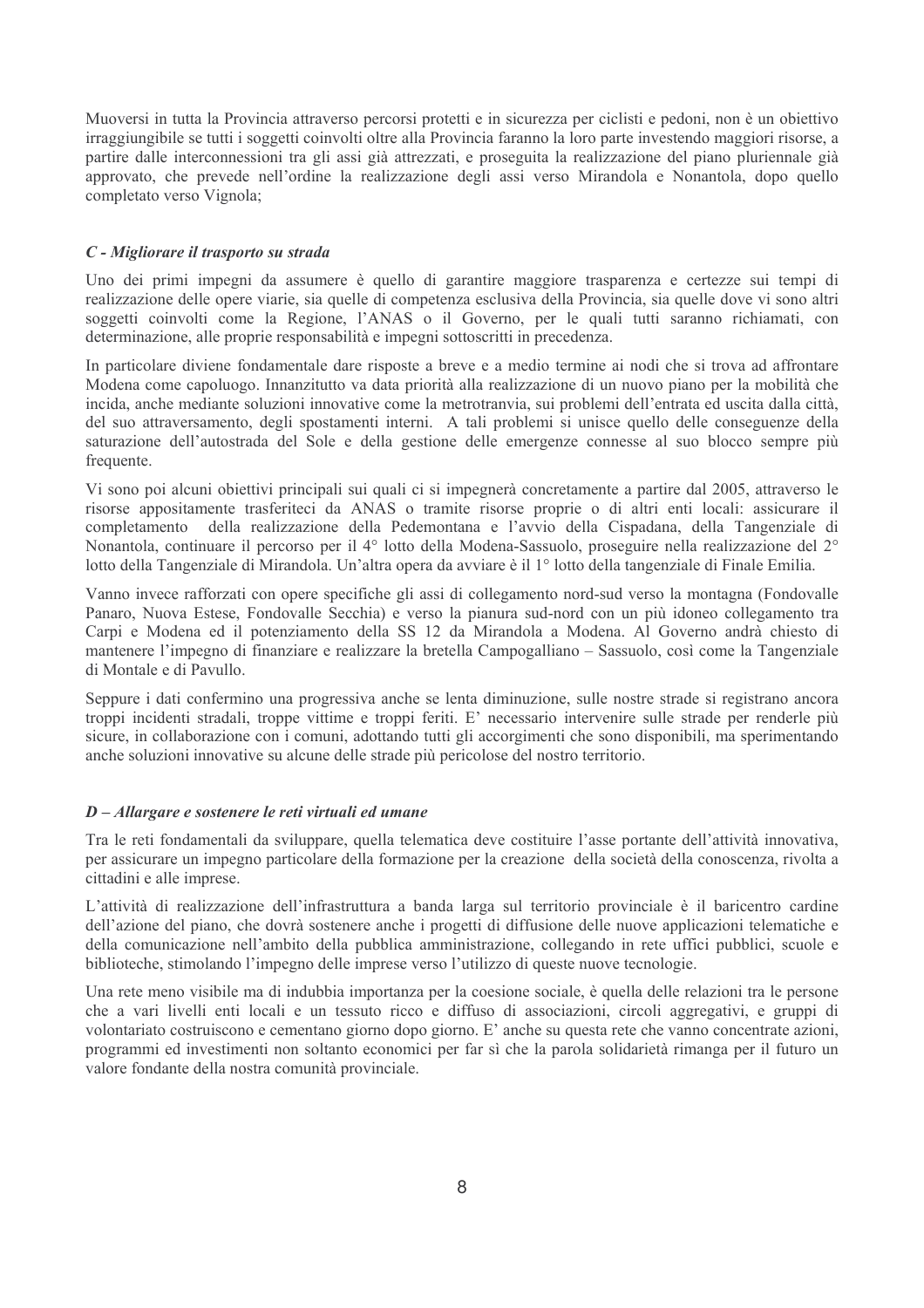#### Il metodo, gli strumenti

#### 1. Per una partecipazione efficace

L'utilizzo di metodi di partecipazione che coinvolgano istituzioni, cittadini, parti sociali ed economiche è presupposto fondamentale del presente accordo. Da parte di tutti, partecipazione deve essere effettiva e idonea ad influire realmente sulle scelte. Solo così è possibile avvicinare efficacemente la politica quotidiana agli attori della realtà modenese. E un processo partecipativo efficace e funzionante necessita di strumenti, come quelli che proponiamo di seguito.

#### $1.1.$ Un luogo per fare sistema: la Cesp del nostro territorio

Per "ri-fare sistema" sulla falsariga di quanto avviene anche a livello europeo, è possibile prevedere un luogo di incontro tra la Provincia, il comune capoluogo e i comuni capidistretto, le istituzioni economiche (Camera di Commercio) e le associazioni economiche e sociali, nel quale sia possibile discutere la visione, le scelte strategiche del sistema sui grandi contenuti programmatici, e fornire agli enti di governo del territorio elementi, informazioni, impulsi e indirizzi utili all'assunzione di decisioni consapevoli. Una "Conferenza Economica e Sociale Provinciale" nella composizione del quale deve esistere un equilibrio fra funzionalità e rappresentatività e fra rappresentanti politici e tecnici.

#### 1.2. La Conferenza Provinciale delle Autonomie Locali: migliore informazione, più confronto

La Conferenza delle Autonomie Locali, oltre a costituire uno strumento di razionalizzazione delle relazioni fra Amministrazione provinciale e i comuni, testimonia di un approccio fondato sul dialogo e la comunicazione rivolto agli effettivi problemi del territorio. Il funzionamento della Conferenza può essere migliorato riducendo il peso delle questioni secondarie, in relazione alle quali prevale l'informazione sul confronto e dando spazio ai grandi temi, primo fra tutti la sanità, che potrebbero vedere l'espressione di pareri obbligatori ma non vincolanti dei Sindaci, per dare maggiore peso, anche formale, all'organismo nel processo decisionale. Conferenza delle autonomie locali e Conferenza economica e sociale provinciale avranno momenti di confronto e saranno studiati metodi di coordinamento leggero.

#### 1.3. Le cabine di regia: CaRe

La partecipazione non può essere ridotta a solo confronto, ma è soprattutto azione concreta. Per questo, sugli obiettivi strategici, saranno costituite *cabine di regia* la cui gestione tecnica sarà affidata alla Provincia, composte dal pubblico e dai soggetti privati interessati, in cui – operando con il metodo della programmazione negoziata - si definirà a priori "chi fa cosa, quando, come" e periodicamente si faranno le verifiche sull'efficacia dell'operato relativo agli obiettivi definiti in sede politica. Lavorare per CaRe significa mettere in campo un mix di risorse e impegni pubblico-privato.

#### 2. Valutare l'impatto e l'efficacia delle attività svolte

Nella premessa fra gli elementi fondamentali della "filosofia" del presente accordo si è indicata la valutazione condivisa degli obiettivi, mediante la verifica e la valutazione di quanto progettato e deciso.

#### 2.1. Il Bilancio Sociale, strumento per la governance

Al termine del mandato amministrativo concluso nel 2004 la Provincia, il Comune di Modena ed altri comuni della provincia hanno prodotto il Bilancio Sociale di mandato. I valori che ispirano la metodologia di elaborazione del Bilancio Sociale di mandato coincidono con i valori che ispirano questo patto. Si tratta, infatti, di uno strumento di relazione sociale dell'Ente, finalizzato alla creazione di un rapporto fiduciario tra l'amministrazione e i cittadini. Agisce attraverso la rendicontazione a consuntivo dei programmi, dei progetti, delle attività realizzate, delle risorse allocate, dei risultati raggiunti e dei benefici prodotti sul territorio e sulle categorie portatrici d'interesse e aspettative. Non è, allora, solo uno strumento di comunicazione ma anche uno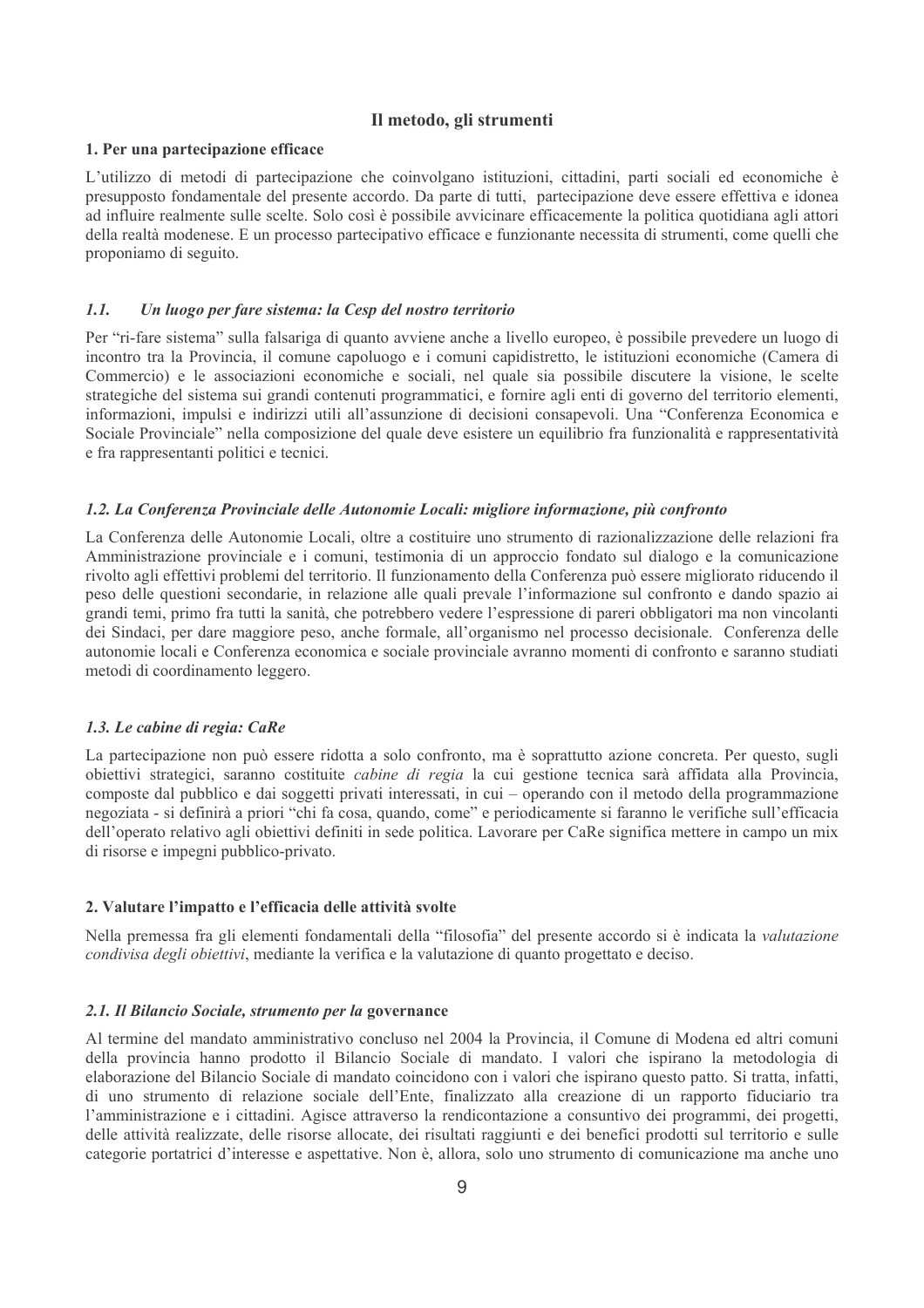strumento di governance che rappresenta ed incrocia i risultati delle scelte strategiche dell'Amministrazione con le necessità dei cittadini, analizzando la capacità dell'Ente di raggiungere gli obiettivi stabiliti a priori e<br>l'aderenza di questi alle reali esigenze delle comunità di riferimento e del territorio governato, aiutati anc uomini e donne.

| Modena, 17 novembre 2005      |             |       |
|-------------------------------|-------------|-------|
| I sottoscrittori:             |             |       |
| <b>Ente</b>                   | <b>Nome</b> | Firma |
| Provincia di Modena           |             |       |
| Comune di Modena              |             |       |
| Comune di Carpi               |             |       |
| Comune di Castelfranco Emilia |             |       |
| Comune di Mirandola           |             |       |
| Comune di Pavullo             |             |       |
| Comune di Sassuolo            |             |       |
| Comune di Vignola             |             |       |
| Camera di Commercio di Modena |             |       |
| Api Modena                    |             |       |
| Assopiastrelle                |             |       |
| Confcommercio Modena          |             |       |
| Confindustria Modena          |             |       |
| Cna Modena                    |             |       |
| Confcooperative Modena        |             |       |
| Confesercenti Modena          |             |       |
| Lapam Modena                  |             |       |
| Legacoop Modena               |             |       |
| Agci Modena                   |             |       |
| Coldiretti Modena             |             |       |
| Cia Modena                    |             |       |
| Coopagri Modena               |             |       |